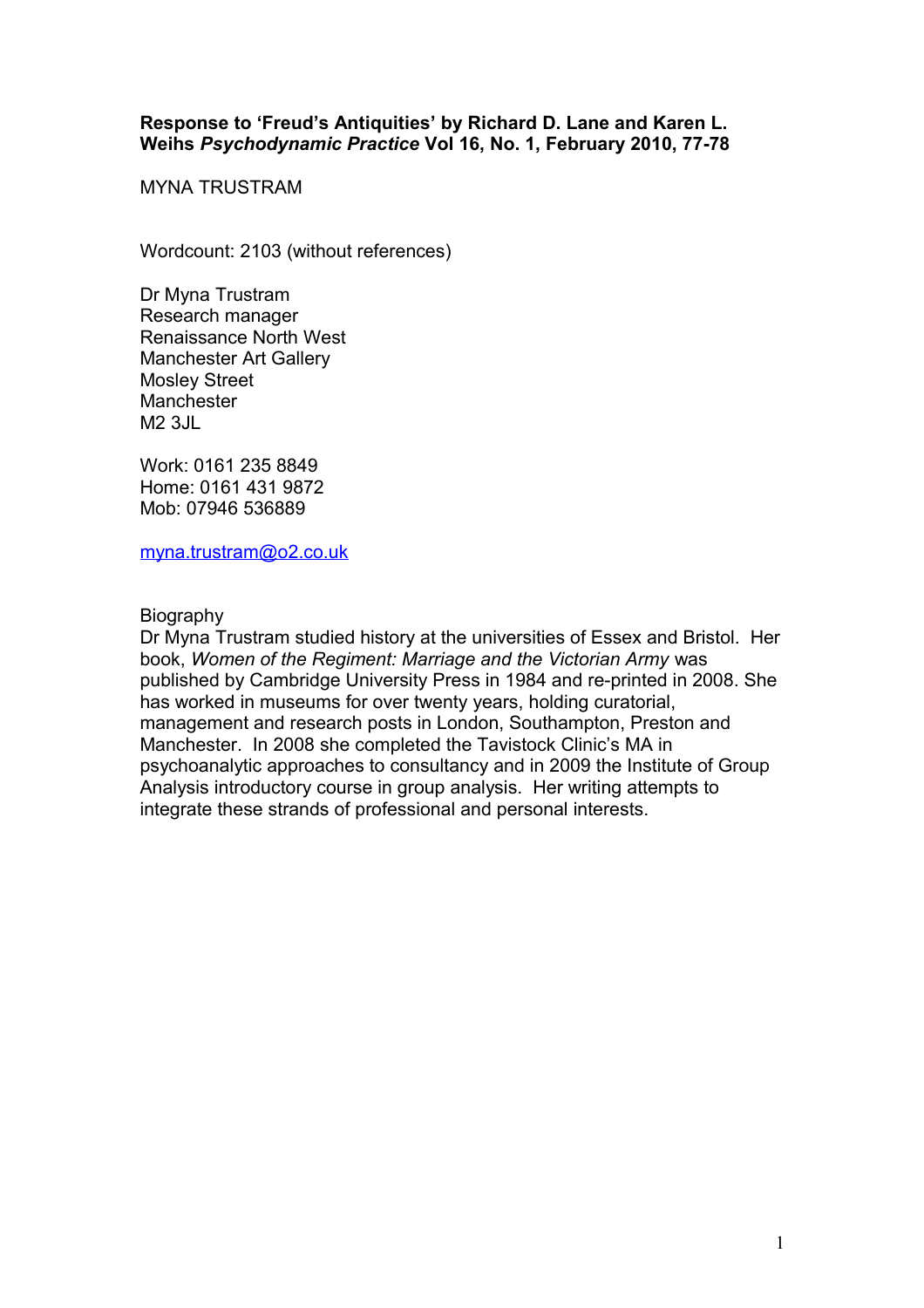**Response to 'Freud's Antiquities' by Richard D. Lane and Karen L. Weihs** *Psychodynamic Practice* **Vol 16, No. 1, February 2010, 77-78**

MYNA TRUSTRAM

*Manchester Art Gallery*

*Correspondence: Myna Trustram, 28 Derby Road, Stockport, SK4 4NE. Email: [myna.trustram@o2.co.uk](mailto:myna.trustram@o2.co.uk)*

Lane and Weihs's tantalising article brings attention to Freud's collection of Greek, Roman and Egyptian antiquities which in their turn evoke the dialogue between material objects and psychic objects within psychoanalytic method. Lane and Weihs describe the former 'buried treasure' in Freud's consulting room which was positioned so that he could contemplate it during psychoanalytic sessions. They say that Freud believed bringing the contents of the unconscious into conscious awareness was akin to recovering 'buried treasure', in other words to working as an archaeologist (2010, p. 77).

Lane and Weihs argue that this comparison between the mental contents of the unconscious and antiquities, and between the methods of therapists and archaeologists, 'creates a misimpression about the nature of the unconscious' (2010, p.77). They say the contents of the unconscious and artefacts under the ground cannot be compared because objects in the unconscious are undifferentiated whereas artefacts are fully formed when they are excavated. Secondly the method employed by the therapist and the archaeologist are not similar since the therapist is 'engaged in a mutually creative process with the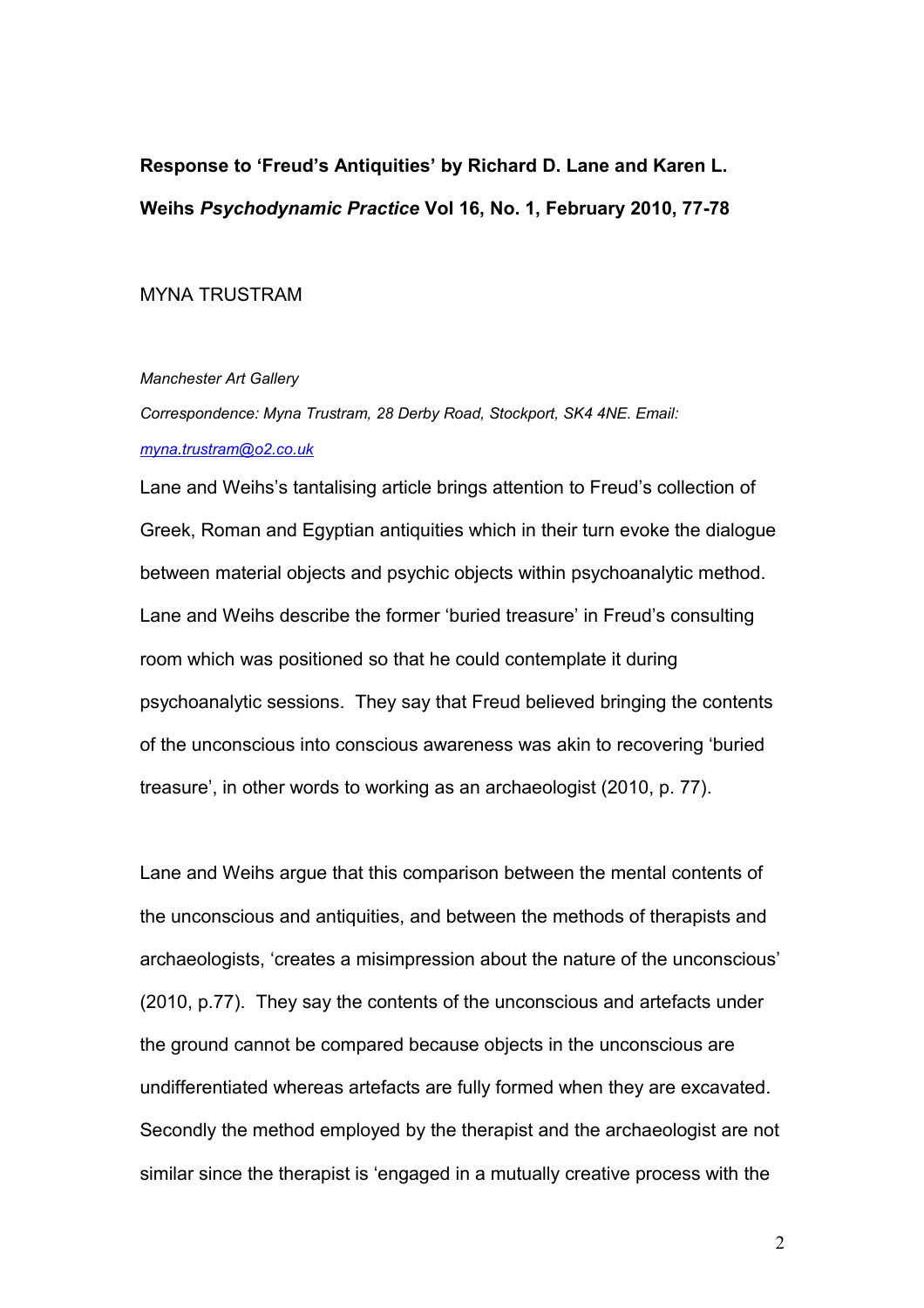patient'; it is the interaction between therapist and patient that elicits any treasure (2010, p77).

 It is worth lingering though with this potent image of Freud's antiquities in his consulting room. It offers a hook on which to hang thoughts I have had for some time now about links between the two practices of psychoanalysis and museums.

In 1909 Freud reported that he said to the patient known as the 'Rat Man'

…that everything conscious was subject to a process of wearing-away, while what was unconscious was relatively unchangeable; and I illustrated my remarks by pointing to the antiques standing about in my room. They were, in fact, I said, only objects found in a tomb, and their burial had been their preservation: the destruction of Pompeii was only beginning now that it had been dug up. (as cited in Forrester 1994, p. 176)

 Lane and Weihs use a much later source, *Constructions in Analysis* (1937), to assert Freud's belief in the similarities between the archaeologist's excavations and the analyst's construction of the unconscious:

…just as the archaeologist builds up the walls of the building from the foundations that have remained standing…and reconstructs the mural decorations and paintings from the remains found in the debris, so does the analyst proceed when he draws his inferences from the fragments of memories, from the associations and from the behaviour of the subject of the analysis. (1937, p. 259)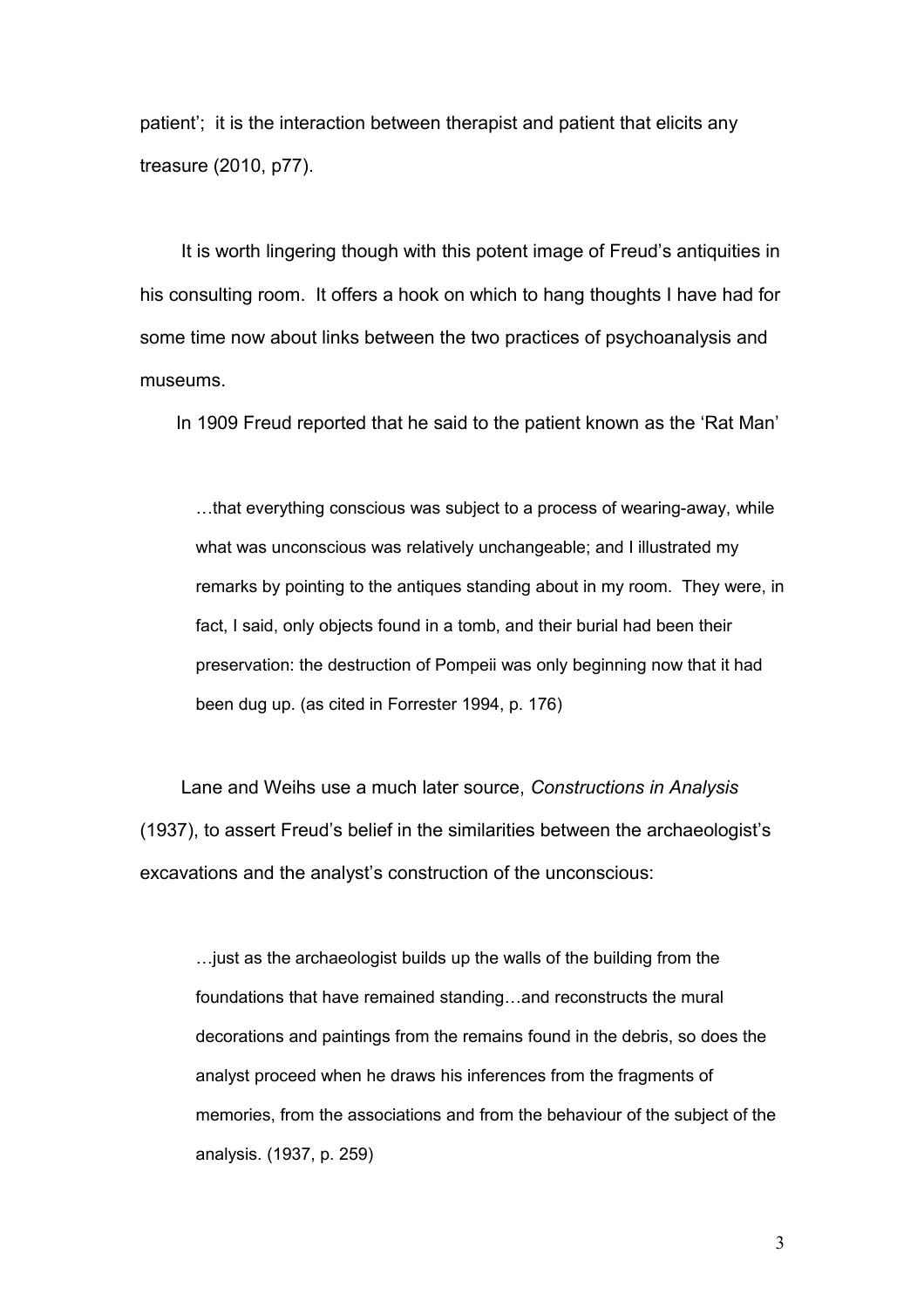Earlier in *Civilisation and its Discontents* (1930/1975) Freud proposed the *object* of the archaeologist's excavations, the city, as opposed to his or her method as a metaphor for the unconscious. However he concluded that the metaphor was not valid because, unlike the city, the unconscious is a fixed entity where 'everything past is preserved' (1930/1975, p. 8). Christopher Bollas suggests that if Freud had persevered with the metaphor 'its dialectic would have worked…For obliterations are indeed part of one's unconscious life – so much so that depending on how one wanted to look at the Rome of one's unconscious life, one could see both the preserved and the destroyed' (Bollas, 2009, p. 48).

 These images - of ancient objects in Freud's consulting room, of archaeologists excavating ancient sites, of timeless layers in the unconscious, of crumbled but alive ancient cities – stimulate thoughts about mental and material objects and our relations to them, of objects preserved and destroyed. Such thoughts are facilitated by the work of Bollas (1987, 1992, 2009) who disregards distinctions between material and mental objects and thus frees our thinking to include material objects, such as Freud's antiquities or ancient cities, within the territory of psychoanalytic object relations theory.<sup>[1](#page-3-0)</sup> Bollas describes how

<span id="page-3-0"></span> $<sup>1</sup>$  That museums now care for the 'intangible heritage' as well as the tangible further dissolves the</sup> distinction between material and mental objects.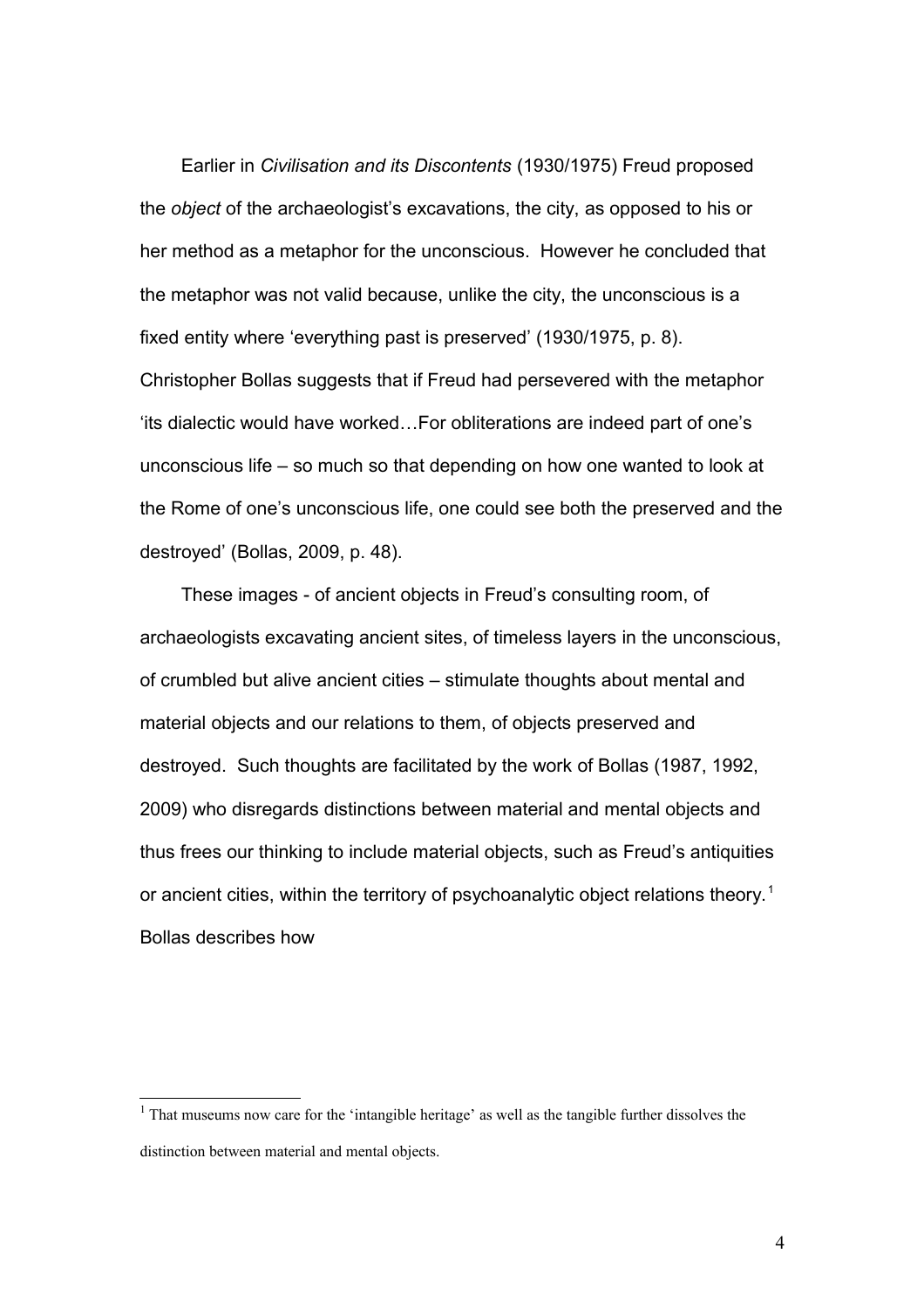As we inhabit this world of ours, we amble about in a field of pregnant objects that contribute to the dense psychic textures that constitute self experience (Bollas, 1992, p. 3).

 Would a more appropriate metaphor for the unconscious, which also resides in this same territory of preservation, destruction, timelessness and material objects be the idea of the museum? The *idea* of the museum is immutable. Like cities, museum buildings and their collections can be destroyed and yet the curator's burden is to maintain the museum in perpetuity. The collections are there forever because their task is to represent immortality, timelessness. Perhaps it is helpful to think of both the museum and the unconscious as 'the changing same' (Hoggett, Beedell, Jimenez, Mayo & Miller 2006, p. 699)? They both have a core which remains the same but the objects and the subject's relations with them change.

## **Freud the curator**

That the founder of psychoanalysis was also a collector, whose collection is now housed in a museum, is an excuse, if one is needed, to contemplate together the two practices of psychoanalysis and museums. Freud furnished his work rooms, as opposed to his domestic rooms, with his objects. Like all of us he ambled about engaging with objects but he also assembled objects into a collection, cared for them (in both senses of the word), displayed them and interpreted them. In other words he was a curator<sup>[2](#page-4-0)</sup> (rather than an

<span id="page-4-0"></span><sup>&</sup>lt;sup>2</sup> Note though that his collection was not assembled systematically. Each object was acquired on the basis of its intrinsic merits rather than because it fitted into an order, he was not seeking completeness or universality (Forrester, 1994, p. 229) Neither did he prepare a catalogue of the collection.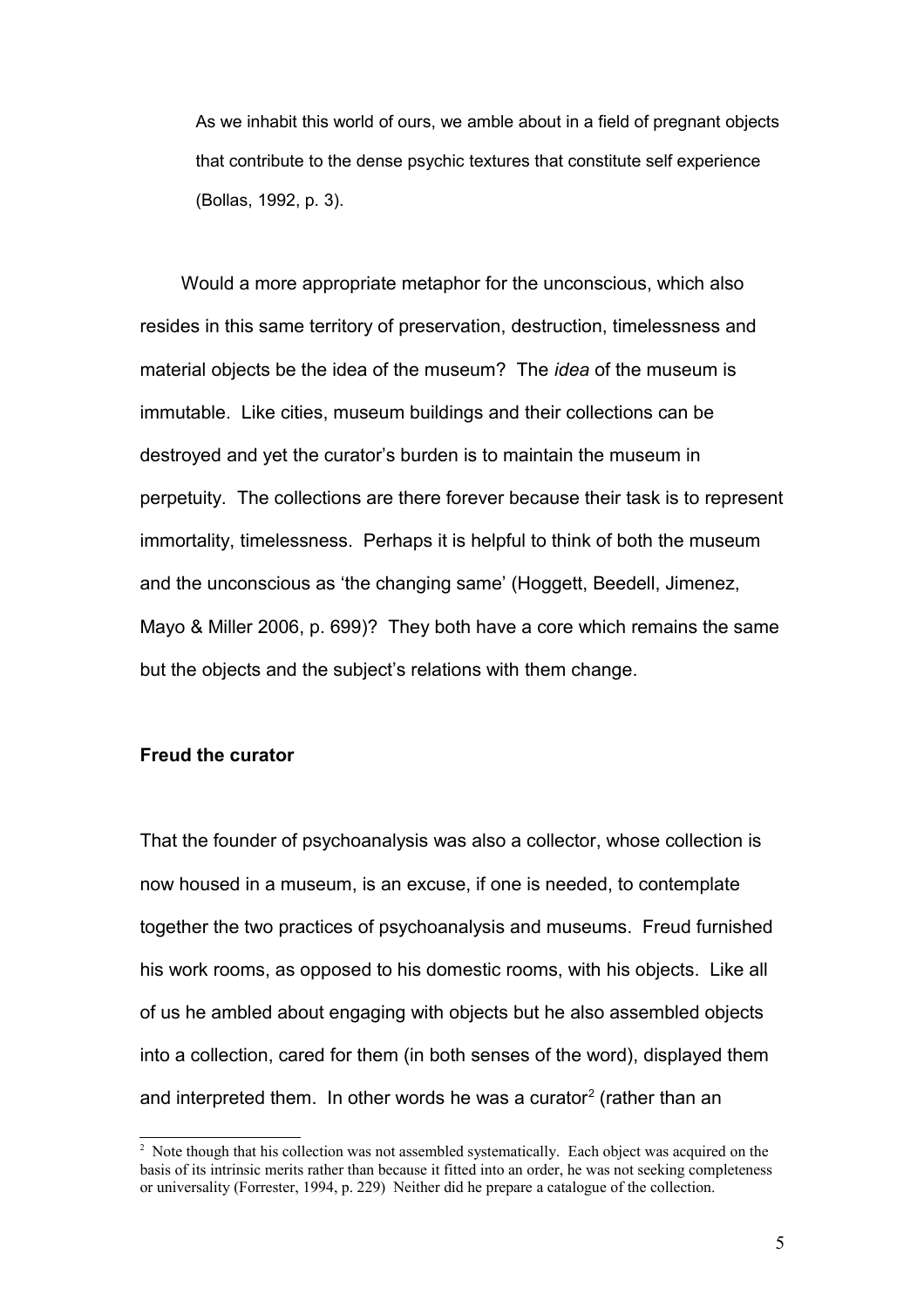archaeologist) of his collection, of the unconscious and perhaps of his patients' psychic objects. Freud collected dreams, slips and jokes as well as 3,000 antiquities (Forrester, 1994). Forrester argues that the antiquities embodied universal cultural and historical traditions and ideals whilst in contrast his collections of dreams, slips, jokes might be compared to eccentric accumulations of apparently insignificant objects like bottle-tops (1994, p. 241). And yet, as Forrester shows, it is these collections of the mind's detritus that Freud transformed into a theory of the human mind which now takes its place within respected cultural and scientific tradition.

 In fact, the metaphor of buried treasure is as inappropriate for antiquities or other museum objects as it is for the unconscious. Both psychoanalysis and museology now share an understanding that meaning is acquired, not intrinsic. The recently discovered Staffordshire Hoard of anglo-saxon objects acquires its status as treasure because of the social meanings we apply to it (Staffordshire Hoard 2010). The meaning for the hoarder is different from that of the 21<sup>st</sup> century metal detector who found it. Just as the unconscious has been modelled as a fixed entity waiting to be uncovered by the analyst, so antiquities are seen to have a fixed, single meaning which can best be unlocked by the museum's experts. Just as a relational turn has taken place within psychoanalysis (Clarke, Hahn & Hoggett, 2008) so a similar relational turn is taking place within museums; dynamic relationships are seen to exist between people and objects and between museum staff and members of the public

 Progressive museum practice today promotes the 'co-construction' of meanings by curators and visitors, rather than the single authoritative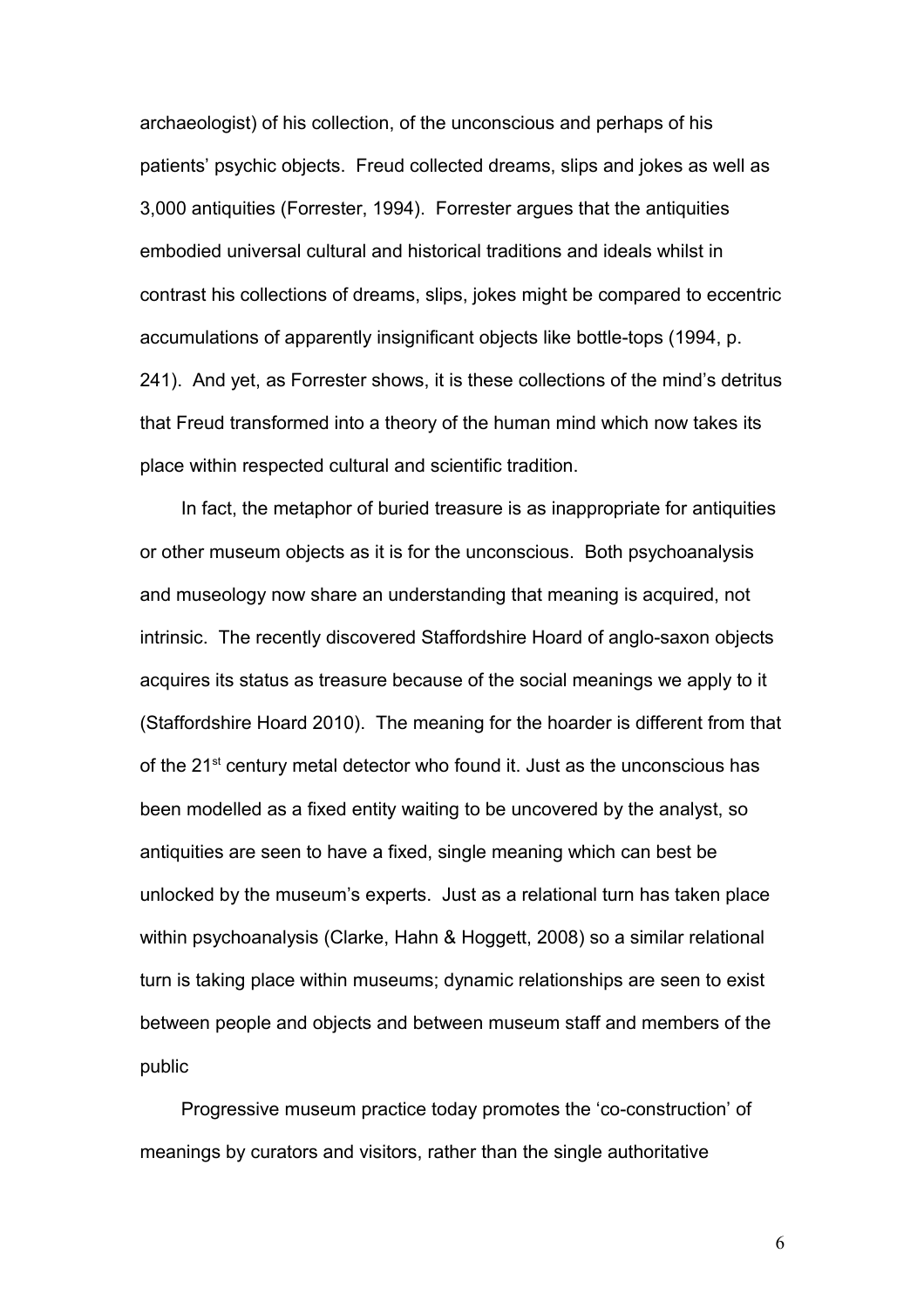meaning of the curator. Lane and Weihs describe how the role of the analyst is no longer understood as that of displaying the already existing contents of the unconscious to the patient. Similarly, the archaeologist does not unearth objects which spring from the earth with their meaning known. The progressive curator does not display and interpret objects *for* people, rather he or she co-curates or co-constructs the meanings with people.

 I will use the rest of this 'open space' to explore an example of cocuration in the hope that it might illustrate this 'mutually creative' process of shared meaning making that Lane and Weihs describe. Perhaps there are parallels with what could be called the co-curation of psychic objects carried out by analysts and patients?

## **The bonbonniere at Manchester Art Gallery**

2007 was the bicentenary of the British abolition of the transatlantic slave trade. As part of a programme called *Revealing Histories: Remembering Slavery*, Manchester Art Gallery worked with members of the public to interpret and display an  $18<sup>th</sup>$  century bonbonniere. The decorative art curators produced meanings for the object which were quite different from the meanings developed by others. Curators wrote the following about the bonbonniere:

Bonbonniere is a French word, meaning container for 'bonbons' or sweets. This tiny little box, decorated with painted scenes of idealised English landscapes, was made during the 1760s, and would once have held small, breath-freshening minted sweets. At this time, sugar was still a highly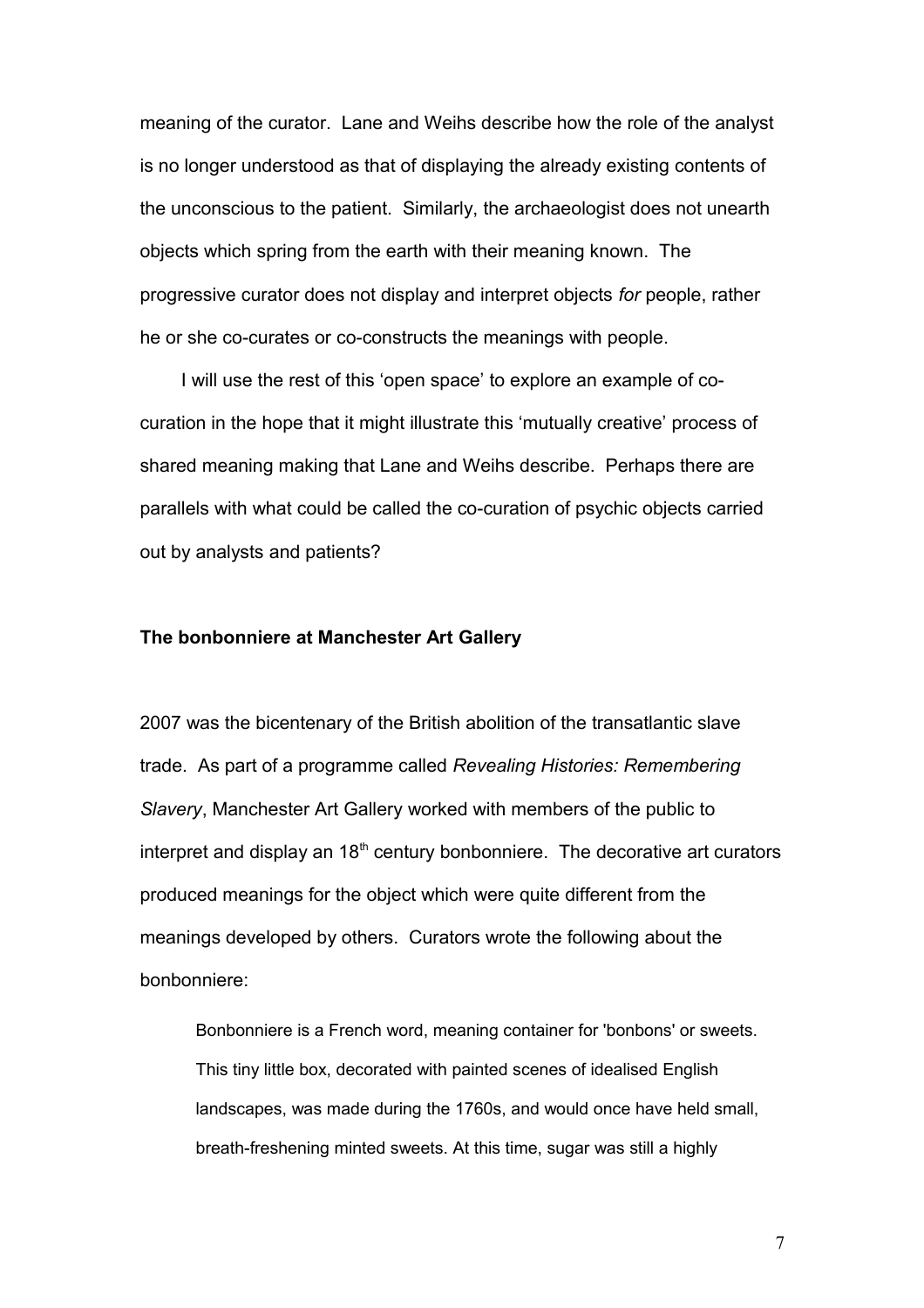valuable commodity and could only be afforded by the wealthy. The sweets it contained were almost certainly made from sugar cane that was cut and processed by enslaved Africans on British owned plantations in the Caribbean. (Revealing Histories 2010)

The performance poet Tina Tamsho-Thomas wrote the following response to the bonbonniere (this is an extract from a longer poem):

I am Bonbonniere, made in my masters' image, elegant, delicate, decorative, attractive, delightful, veneered, refined, ornate, beautiful. Emblem of Europe's plundered wealth and power.

I am Bonbonniere,

possessed by prosperous, profiteering, predatory pirates who made their heap, their pile, their mint, their ill-gotten gains from madness, insanity, misery, cruelty, base inhumanity, bastard brutality, butchery, debauchery, depravity, iniquity, gluttony and greed. (Revealing Histories 2010)

 These two pieces were written separately and no one would claim this was pure co-construction of meanings or co-curation, but the participants did work together on the project and the meanings are on the website, together. In fact though, I am tempted (as Freud did) to change my mind and suggest that co-curation is an impossible ideal unless socio-economic inequalities are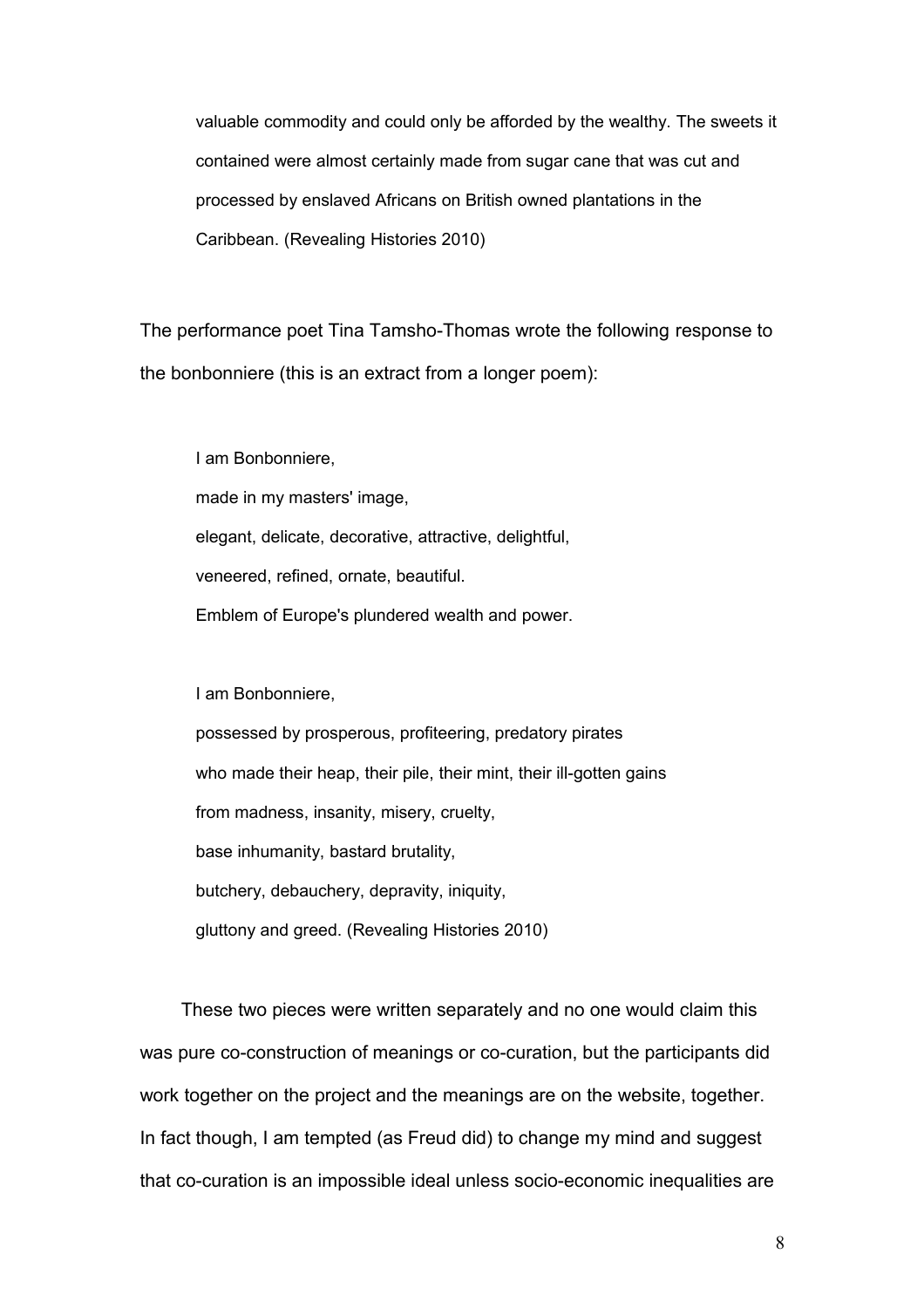also tackled. The language of co-curation and co-construction within arts and heritage practice is redolent of government attempts to make life appear 'fair' which do not take into account unequal distributions of wealth and power. We are in danger of hoping that simply through acknowledging difference we will all become equal (Foster, Dickinson, Bishop & Klein, 2006, p. 7). Dibley questions the idea that the museum can be redeemed from its legacy of racism, classism and sexism through such strategies (Dibley, 2005).

 But to return to the bonbonniere. Now imagine it in Freud's consulting room and we can begin to identify similarities between analysts and curators, if not archaeologists. They are both interested in the symbolic meaning of objects; they both curate (from the Latin cura, care) and in so doing create meanings. They both create and curate a sacred, ritualised space within the consulting<sup>[3](#page-8-0)</sup> room or the museum which enables meanings to be constructed. They both work in a transitional space and with transitional objects. We can also begin to contemplate the complexities of either analysts or curators working across issues of social and cultural difference.

<span id="page-8-0"></span><sup>&</sup>lt;sup>3</sup> Note that government policy encourages museums to 'consult' their audiences about the services they provide.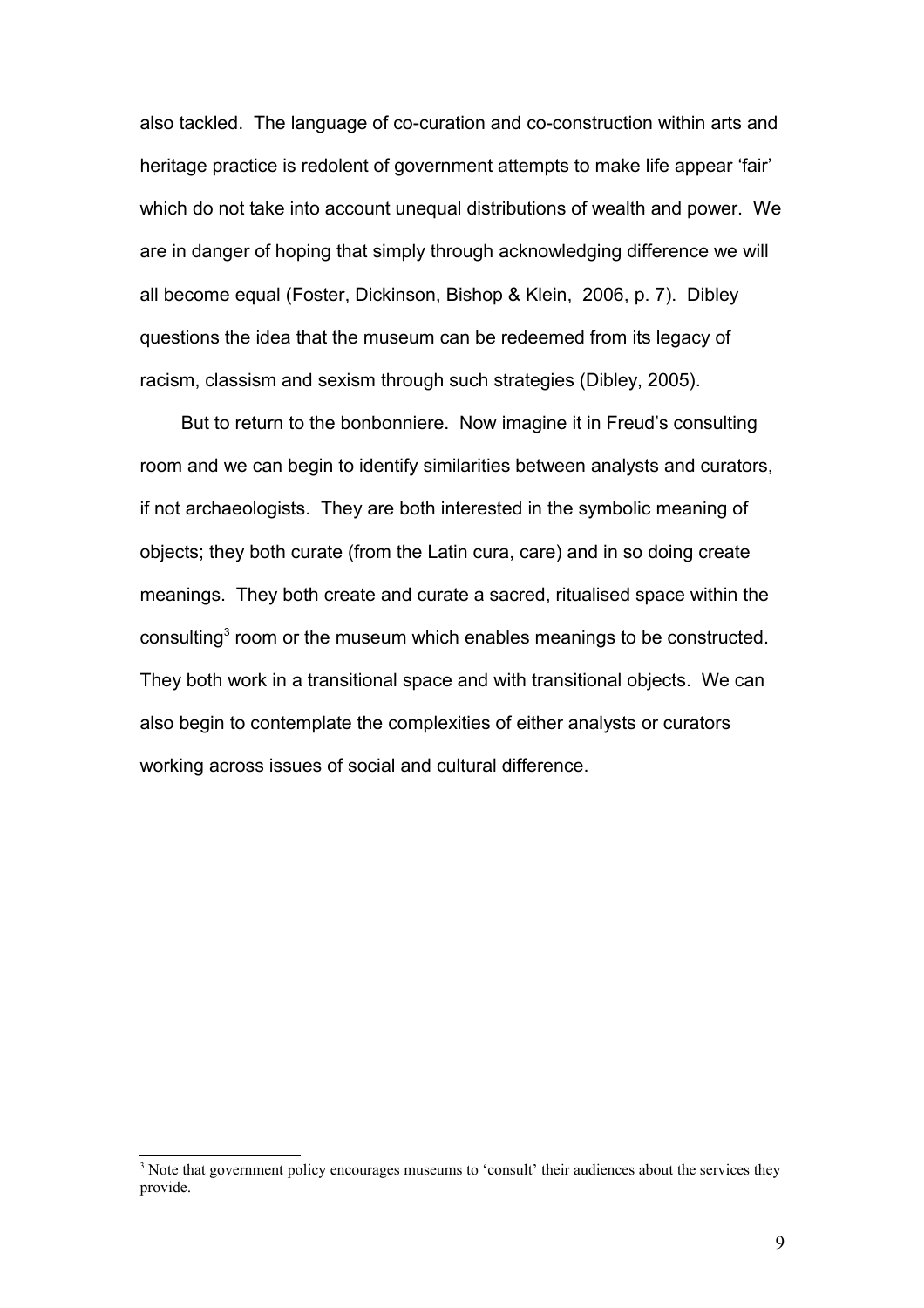

Permission for this image from Manchester Art Gallery

 And to go back to Lane and Weihs. Their brief discussion risks leaving us with an impression of Freud as just another eccentric collector, attempting to accumulate immortality. Forrester's account of Freud's collecting describes how his collections had a public function and helps us further understand 'the interplay between the mental and the material in his method' (1994, p. 238). That Freud's antiquities do not fit with our current understanding of the nature of the psychoanalytic process misses the point of the collection which is its dynamic relationship with his psychoanalytic work (Forrester, 1994, p. 248). Through his collections 'Freud wished to establish dreams, jokes, symptoms, and their material symbol, his collection of antiquities, as emblematic of a shared and universal humanity, neither economic, nor quite aesthetic or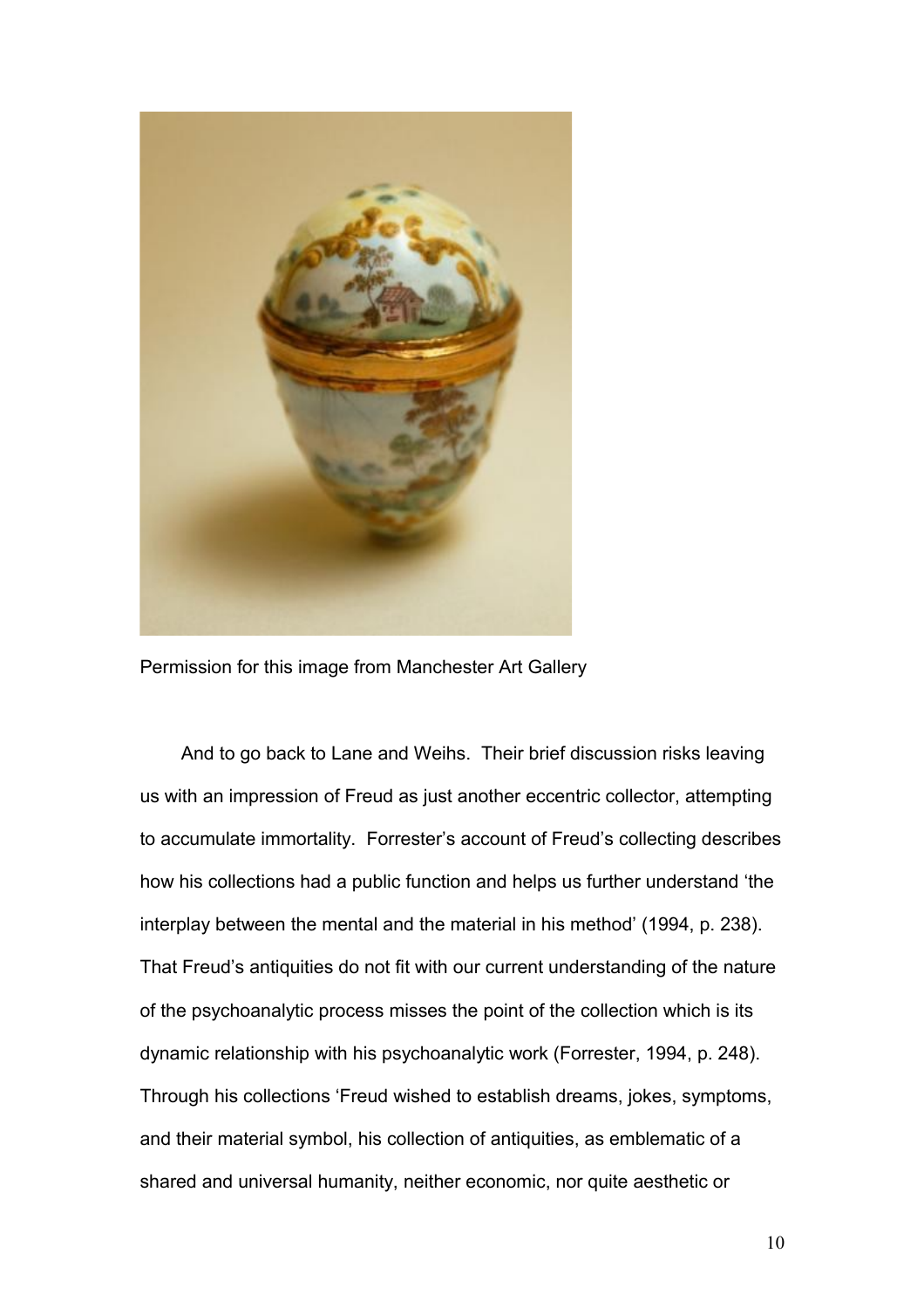ethical' (1994, p. 249). He turned his collection of seemingly inconsequential trivia and shameful objects into science. His antiquities embodied cultural and intellectual traditions to which he aspired to add his theory of the mind:

…and it is their possession that realizes Freud's desire to be a universal and public citizen of this world, walking through the Museum of history and culture. Collectors are often extremely private, especially when they collect such strange objects as dreams. In contrast, all of Freud's collections were permeated by a public and enlightenment ideal (1994, p. 241).

 Bollas describes how we encounter objects in the environment as if by accident but that we also seek out particular objects which 'promote inner experience' (1992, p. 4). In the contained space of the museum we encounter objects as we amble through the galleries but we can also seek particular objects. But the objects we find have been selected by curators so despite the public nature of museums they are quite undemocratic. In analysis, that most private of practices, the patient seeks out the great wide world of objects, not just those that are selected, held and contained by the museum.

## **References**

Bollas, C. (1987). *The shadow of the object: Psychoanalysis of the unthought known.* London: Free Association Books.

Bollas, C. (1992). *Being a character*. London: Routledge.

Bollas, C. (2009). *The Evocative Object World*. Hove: Routledge.

Clarke, S., Hahn, H., & Hoggett. (2008). *Object relations and social relations: The implications of the relational turn in psychoanalysis*. London: Karnac.